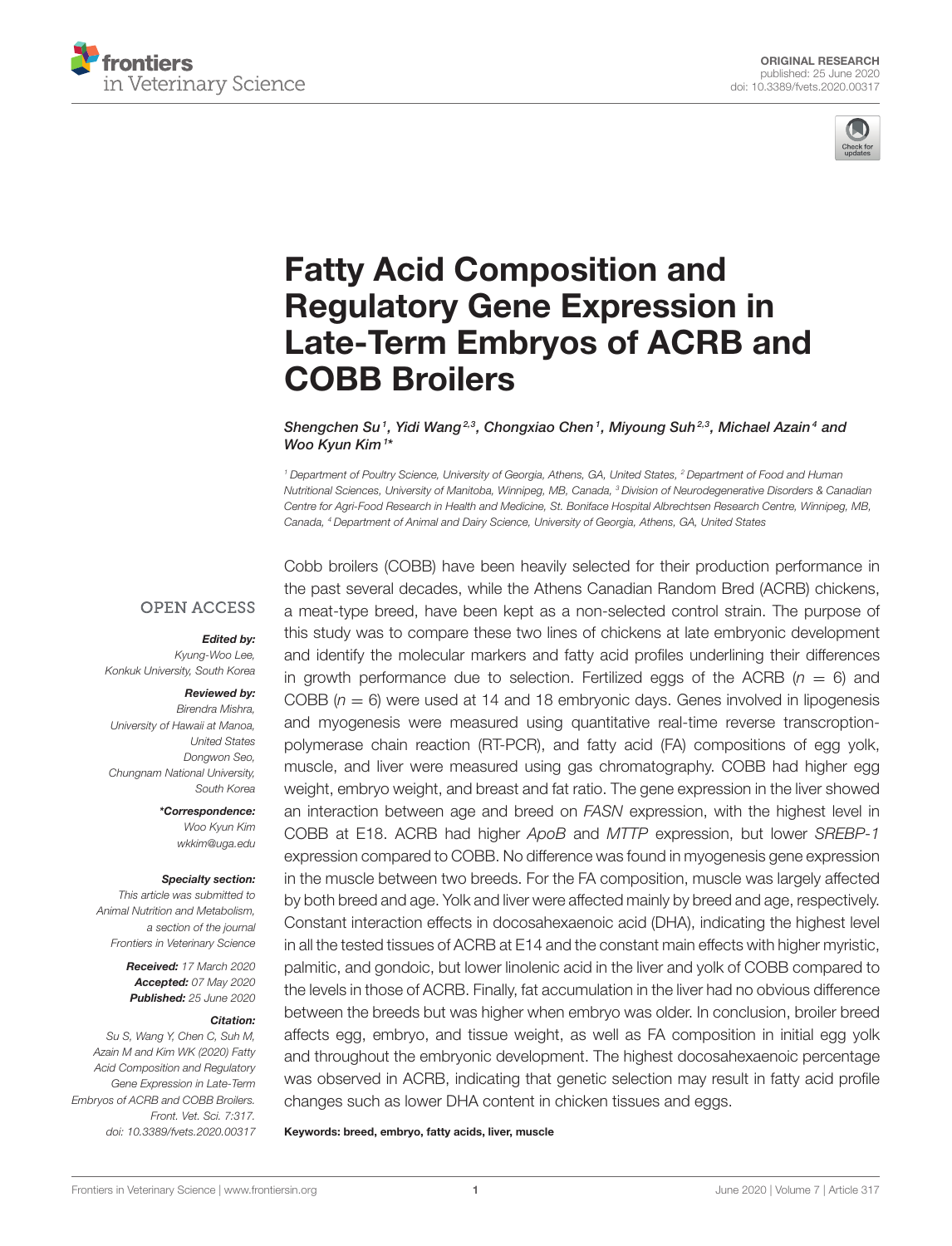# INTRODUCTION

The Athens Canadian Random Bred (ACRB) is an unselected meat-type chicken control strain that originated from the Ottawa meat Control strain (OC) [\(1\)](#page-9-0). The OC chicken was developed by the Canada Department of Agriculture's Research Branch using four stains of white plumage birds, which were selected as breeders of ACRB pedigreed eggs in 1955 [\(2\)](#page-9-1). Because ACRB was maintained with random breeding, it has not been heavily selected for body weight gain as commercial broilers, and the genetics of ACRB has been maintained to eliminate commercial selection. It has been used as a control strain in many poultry research studies to eliminate the environmental effects in breeding programs and to monitor changes in commercial broilers over time [\(1\)](#page-9-0). The Cobb 500 chicken (COBB), like other commercial strains, was selected on growth rate, feed efficiency, yield, meat quality, and many other aspects. For example, from 1980 to 2010, weights for the Cobb 500 product at 6 weeks of age increased from about 1.13 to 2.50 kg [\(3\)](#page-9-2). Meanwhile, ACRB maintained a 6-weeks body weight at 594 g [\(4\)](#page-9-3), indicating that COBB would have dramatic changes in body metabolism compared to ACRB.

A few studies have compared ACRB to other commercial broilers during embryonic development. Christensen et al. [\(5\)](#page-9-4) demonstrated that during the late embryonic stage (E18–E20) ACRB weight was about 70% that of Arbor Acres (AA) embryos [\(5\)](#page-9-4). The ACRB also have significant lighter liver and heart weight in this prehatch period, but the relative liver and heart weight to body weight is higher in ACRB. Compared to COBB, ACRB embryos required a longer incubation time. The ACRB chicks hatched with a lighter residual yolk sac as a percentage of chick weight. Other parameters such as egg composition, conductance values, and hatch performance were not different between COBB and ACRB [\(6\)](#page-9-5). In posthatch development, other studies showed that COBB had larger breast and leg muscles and had a significantly greater fat pad, when compared to ACRB, but had smaller heart and liver as a percentage of body weights [\(4\)](#page-9-3). The crossbreed of  $AA \times$  Peterson showed higher expression of cfos and c-myc in the liver from E14 to D28 (posthatch) of age. Because these two genes are involved in cell proliferation, the result may explain lower organ weight observed in ACRB [\(7\)](#page-9-6).

Lipogenesis and fatty acid (FA) oxidation are important metabolic pathways in controlling hepatic triacylglycerol content and body fat accumulation [\(8,](#page-9-7) [9\)](#page-9-8). There are about 30% lipids in the egg yolk, which are mainly triacylglycerides, phospholipids, and cholesterol [\(10\)](#page-9-9). In chickens, more than 90% of the total energy in embryonic development is provided by the yolk lipids [\(11\)](#page-9-10). However, as the embryo encounters emergence, it starts to decrease lipid metabolism and rely on tissue glycogen [\(5\)](#page-9-4) or anaerobic catabolism for energy [\(12\)](#page-9-11). Cori cycling and gluconeogenesis were both estimated higher on E19 compared to E14 [\(13\)](#page-9-12).

Many research groups have investigated the expression of hepatic lipid metabolism genes between different broiler breeds after hatch [\(14](#page-9-13)[–16\)](#page-10-0). Their results showed that chicken lines with high fat deposition have higher expression of lipogenesisrelated genes at certain posthatch development stages. Hepatic gene expression during embryonic development has been less studied. During embryonic development, chickens with high fat deposition showed higher expression level of fatty acid synthase (FASN) [\(17\)](#page-10-1) and peroxisome proliferator-activated receptor α ( $PPAR\alpha$ ) [\(8\)](#page-9-7). These results suggested that genetic selection has not only modified feed consumption and body composition after hatch but also affected lipogenesis and lipid metabolism within the egg.

In embryonic stages, myoblasts proliferate and differentiate into myotubes, which form the myofibers. Muscle growth during embryonic development is called hyperplasia, which refers to increase of cell number. Muscle growth in posthatch periods is called hypertrophy, which is increased in size. This is achieved by fusion with satellite cells and increased protein accumulation in myofiber [\(18\)](#page-10-2). In mammals, the expression of MYF5 and MYOD regulates myoblast development [\(19\)](#page-10-3). In chickens, the expression of MYF5 can be detected in somites at as early as Hamburger– Hamilton stage 9, which is about 29–33 h after incubation initiation [\(20\)](#page-10-4). Other molecules in the Wnt pathway include PAX3 and PAX7, which have similar yet distinct functions in regulating myoblast differentiation and expression of MYF5 and MYOD [\(21\)](#page-10-5). The hedgehog signaling pathway is acknowledged for its function in inhibiting myogenesis [\(22\)](#page-10-6).

However, few studies have been conducted to understand the roles of breed and embryonic stage on fatty acid profiles and myogenic and lipogenic genes in key organs between selected and unselected chicken breeds during embryonic development. The purpose of this study was to compare the two breeds, ACRB and COBB, by examining the embryonic growth, gene expression, and fatty acid profiling in the tissues of interest between ACRB and COBB during embryonic development.

# MATERIALS AND METHODS

# Eggs and Incubation

The ACRB breeders were artificially inseminated with pooled semen 5 days before the incubation. Fertile eggs from the ACRB breeders were collected at the University of Georgia. COBB eggs were collected 2 days before incubation and obtained from Fieldale Farms hatchery (Lavonia, GA). Eggs were stored at 18.4◦C and 70% prior to incubation. Thirty eggs from each strain were incubated at 37.5 ◦C and 53% RH. On E7, unfertile eggs were removed from the incubator and each egg was weighed individually.

## Sample Collection

Yolk samples of both breeds on E0 were collected for lipid profiling. On E14 and E18, six eggs, which were weighed closest to the average weight in each strain, were collected. Egg weight on the sampling day was recorded, and the embryo was removed for further analyses. Embryos were euthanized by cervical dislocation, followed by washing in phosphate-buffered saline (PBS) three times and dried. Embryo weight was recorded, and breast muscle, liver, and abdominal and thigh adipose tissues were removed and weighed. Liver and breast muscle for gene expression were collected, placed in liquid nitrogen, and later stored at −80◦C. Breast muscle, liver, fat, and yolk were sampled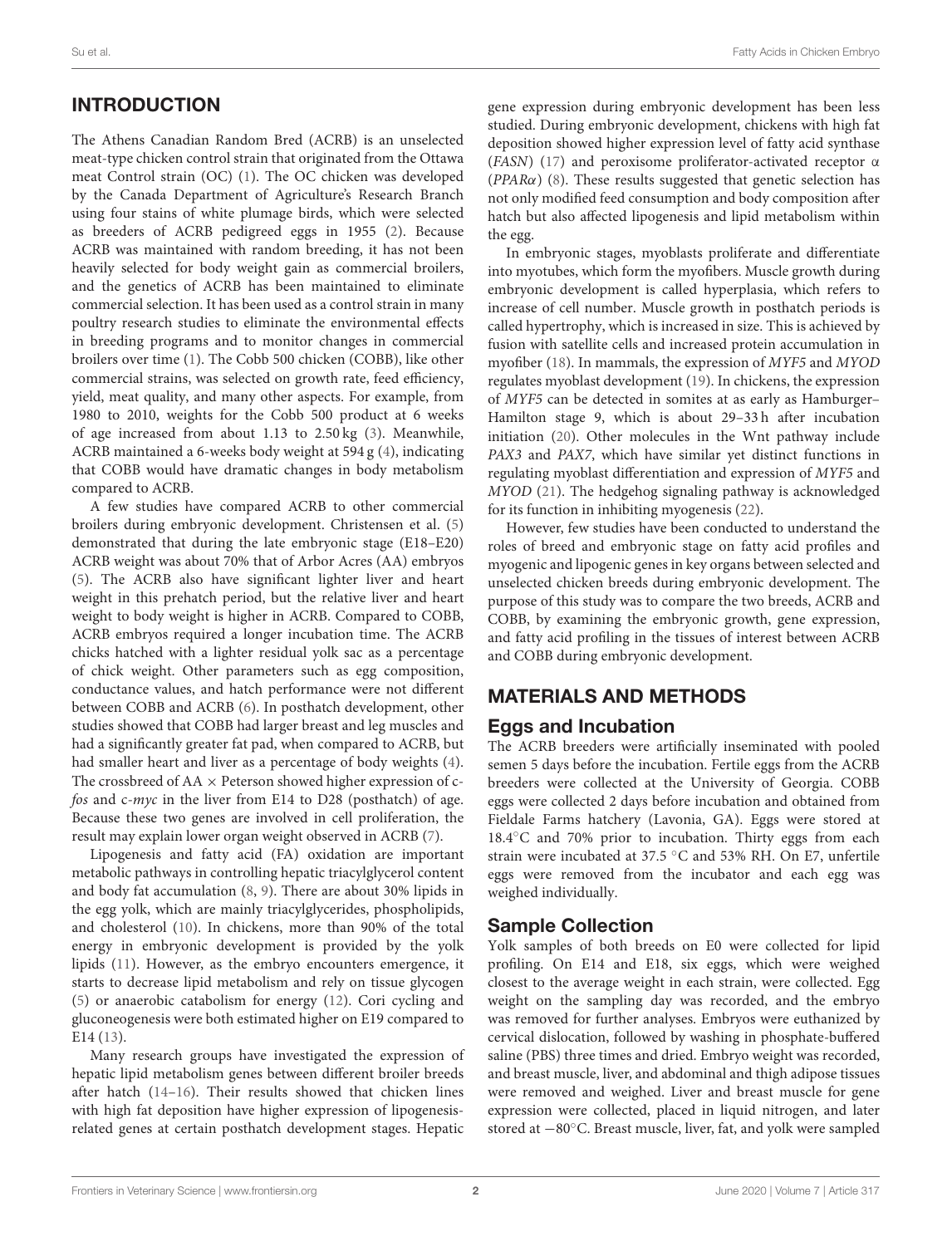#### <span id="page-2-0"></span>TABLE 1 | Primer sequences.

| Gene              | Forward primer                | <b>Reverse primer</b>         | <b>Product size</b> | Genome reference |
|-------------------|-------------------------------|-------------------------------|---------------------|------------------|
| ABCA-1            | <b>CCCAACACCAGGGGAATCTC</b>   | CAGTTTCCGCAGTTTTGCCA          | 135                 | NM 204145.2      |
| <b>ACC</b>        | <b>TTGTGGCACAGAAGAGGGAA</b>   | GTTGGCACATGGAATGGCAG          | 161                 | NM_205505.1      |
| <b>ACLY</b>       | CAAGACGTGGTGCAGGTAAAG         | AGAAGGTTCATCTCGGGAGC          | 131                 | NM 001030540.1   |
| $Apo-B$           | AACATGGCCCAGTATCAGCC          | <b>GTGCCGAGCAGTGATACCAT</b>   | 137                 | NM 001044633.1   |
| <b>FASN</b>       | AGAGGCTTTGAAGCTCGGAC          | GGTGCCTGAATACTTGGGCT          | 127                 | NM_205155.2      |
| ME                | <b>GCTTGCCAGCATTACGGTTT</b>   | <b>TGTCCCCGGTCATGGATAGT</b>   | 71                  | NM 204303.1      |
| <b>MTTP</b>       | CGTCAAGAACCGGATAGCCA          | CTGTGAAAACTGCACCGTGG          | 133                 | NM 001109784.2   |
| $PPAR-\alpha$     | <b>CACTTTTTGTCGCTGCCATCA</b>  | GCCGGAGGTCAGCCATTTT           | 177                 | NM 001001464.1   |
| $PPAR-V$          | <b>TGAATGTCGTGTGTGTGGGGG</b>  | GCATTCGCCCAAACCTGATG          | 230                 | NM 001001460.1   |
| SREBP-1           | <b>TTCTCAGGGCTGTTCGATGC</b>   | AACACATTGCCGGTAGGGGG          | 119                 | NM_204126.2      |
| MEF <sub>2a</sub> | <b>CTGGCAATGCTGGTGGAATG</b>   | <b>ATTCATCCTCCTCCGTCAGT</b>   | 279                 | NM 204864.3      |
| MEF <sub>2c</sub> | <b>TAGGTCACAGCCCTGAGTCT</b>   | ATGGGCCAGTGGCAAAAGAT          | 203                 | XM 004949410.3   |
| MTF <sub>5</sub>  | GAGGAACGCCATCAGGTACATC        | ACATCGGAGCAGCTGGAGCT          | 126                 | NM_001030363.1   |
| MYF <sub>6</sub>  | AGGACAAAATGCAGGAGGTG          | <b>TCGTCGGAGGAAATGCTGTC</b>   | 229                 | NM 001030746.1   |
| <b>MYOD</b>       | GACAGCAGCTACTACACGGAATCA      | <b>GGAAATCCTCTCCACAATGCTT</b> | 102                 | NM 204214.2      |
| <b>MYOG</b>       | AGCAGCCTCAACCAGCAGGA          | <b>TCTGCCTGGTCATCGCTCAG</b>   | 179                 | NM 204184.1      |
| PAX3              | <b>ACTACCCTGACATTTATACTCG</b> | <b>TGCCTGCTTCCTCCATCTAG</b>   | 110                 | NM 204269.1      |
| PAX7              | ATGAATCCTGTTAGCAATGGC         | GGAGAGATGGAGAAGTCAGC          | 101                 | NM_205065.1      |
| <b>PTCH</b>       | <b>GGCGTTCGCGGTGGGACTAC</b>   | GGTGCTGCCGGAGTGCTTCT          | 106                 | NM_204960.2      |
| <b>GAPDH</b>      | GCTAAGGCTGTGGGGAAAGT          | <b>TCAGCAGCAGCCTTCACTAC</b>   | 161                 | NM 204305.1      |

ABCA-1, ATP-binding cassette 1; ACC, acetyl coenzyme A carboxylase; ACLY, adenosine triphosphate citrate lyase; ApoB, apolipoprotein B; FASN, fatty acid synthase; GAPDH, glyceraldehyde 3-phosphate dehydrogenase; MEF2a, myocyte enhancer factor 2A; MEF2c, myocyte enhancer factor 2C; MYF5, myogenic factor 5; MYF6, myogenic factor 6; MYOD, myoblast determination protein; MYOG, myogenin; MTTP, microsomal triglyceride transfer protein; PAX3, paired box protein Pax-3; PAX7, paired box protein Pax-7; PPARα, peroxisome proliferator-activated receptor α; PPARγ, peroxisome proliferator-activated receptor γ; PTCH, protein patched homolog; SREBP-1, sterol regulatory element-binding protein 1.

for lipid profiling and stored at −20◦C. Liver specimens collected for histology were fixed in 10% phosphate-buffered formalin (Sigma-Aldrich, St. Louis, MO, USA).

# RNA Extraction

Total RNA was extracted from liver tissue using QIAzol Lysis reagent (Qiagen, Germantown, MD, USA) according to the manufacturer's protocol. RNA quantity and purity were determined using a Nanodrop 1000 spectrophotometer (Thermo Fisher Scientific, Pittsburgh, PA, USA). The cDNA was synthesized from total RNA (2,000 ng) using high-capacity cDNA reverse transcription kits (Thermo Fisher Scientific, Waltham, MA, USA) and was diluted to 6.7 ng/ $\mu$ L for real-time polymerase chain reaction (RT-PCR) analysis.

# Real-Time Quantitative RT-PCR

Hepatic lipid metabolism genes, ABCA-1 (ATP-binding cassette 1), ACC (acetyl coenzyme A carboxylase), ACLY (adenosine triphosphate citrate lyase), ApoB (apolipoprotein B), FASN (fatty acid synthase), malic enzyme, MTTP (microsomal triglyceride transfer protein), PPARα (peroxisome proliferator-activated receptor α), PPARγ (peroxisome proliferator-activated receptor γ), and SREBP-1 (sterol regulatory element-binding protein 1), were analyzed by quantitative real-time PCR (qRT-PCR). Myogenesis genes, MEF2a (myocyte enhancer factor 2A), MEF2c, MYF5 (myogenic factor 5), MYF6, MYOD (myoblast determination protein), MYOG (myogenin), PAX3 (paired box protein Pax-3), PAX7, and PTCH (protein patched homolog), were examined in muscle samples. GAPDH was chosen as the reference gene. The forward and reverse primers for the 12 genes are shown in **[Table 1](#page-2-0)**. All the primers and gene information were designed and obtained from the National Center for Biotechnology Information (NCBI; [https://www.ncbi.nlm.nih.](https://www.ncbi.nlm.nih.gov/) [gov/\)](https://www.ncbi.nlm.nih.gov/). qRT-PCR was performed on an Applied Biosystems StepOnePlusTM (Thermo Fisher Scientific, Waltham, MA, USA) using the following conditions for all genes: 95◦C for 10 min followed by 40 cycles of 95 $°C$  for 15 s and 60 $°C$  for 60 s. The qPCR reaction mixer for each sample included 3.5  $\mu$ L of iTaq<sup>TM</sup> Universal SYBR Green Supermix (BioRad, Hercules, CA, USA),  $250$  nM of each primer, 13.4 ng template, and 4  $\mu$ L of nucleasefree water (MilliporeSigma, Burlington, MA, USA). Six replicated samples were run in duplicate, and relative gene expression data were analyzed using the 2- $\Delta \Delta C_t$  method [\(23\)](#page-10-7). The mean  $\Delta C_t$  of ACRB at E14 was used to calculate the  $\Delta \Delta C_t$  value.

# Fatty Acid Composition

To measure fatty acid composition, a direct saponification and methylation method was used for egg yolk, muscle, and liver with a slight modification of method developed by [\(24\)](#page-10-8). In brief, saponification was carried out for all samples by adding 0.5 M methanolic KOH at 110 ◦C for 1 h, followed by methylation. The separation of fatty acid methyl esters was carried out on a SGE BPX-70 column (10 m  $\times$  0.10 mm diameter and 0.2 m film thickness)using a Bruker 450 gas chromatography instrument coupled to a flame ionization detector (Bruker, CompassXport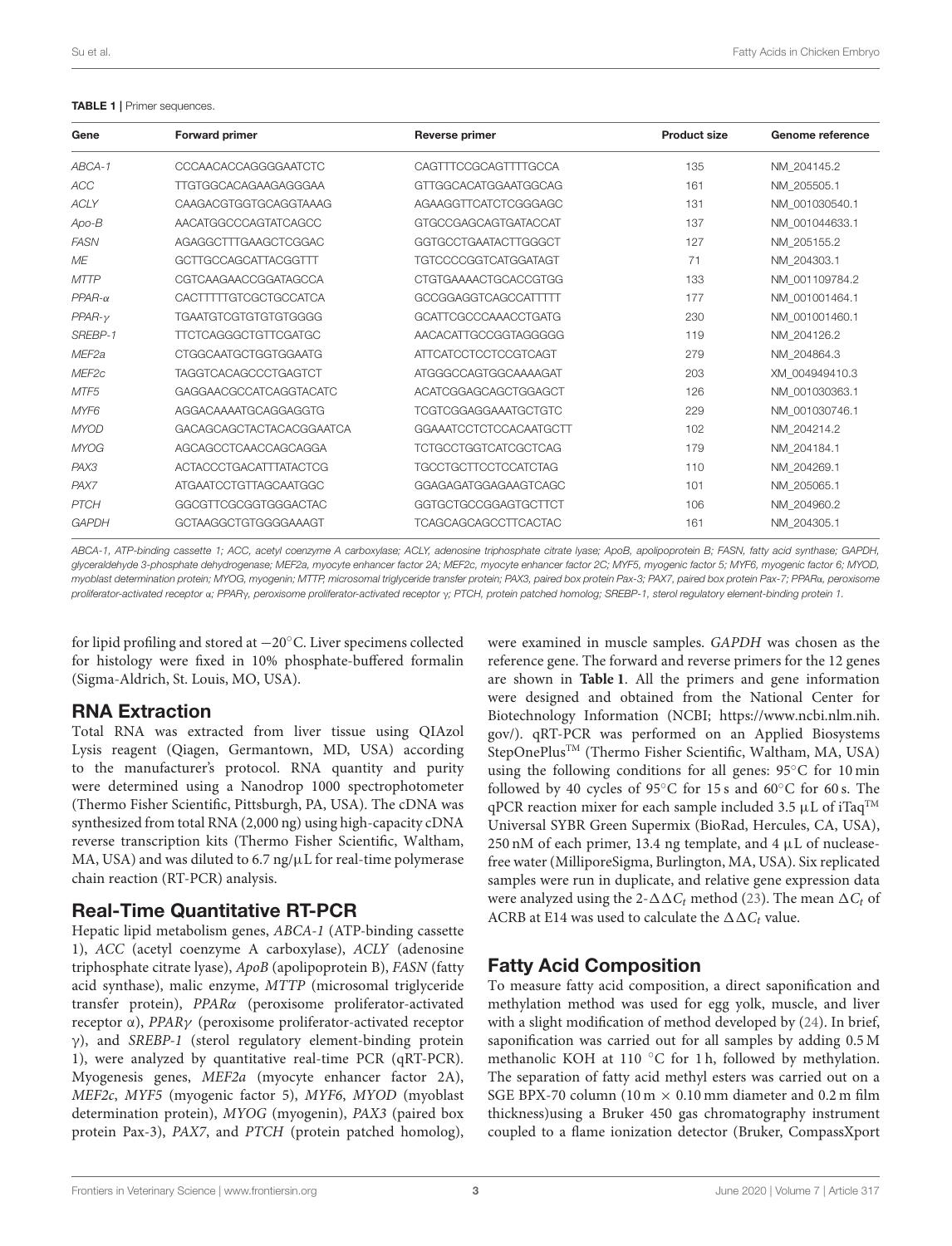<span id="page-3-0"></span>

| <b>TABLE 2</b>   Egg, embryo, and relative embryo and tissue weight on embryonic days 14 and 18. |  |  |  |  |
|--------------------------------------------------------------------------------------------------|--|--|--|--|
|                                                                                                  |  |  |  |  |

|                       |                               | E14                    |                       | E18                         | P-Value      |           |           |  |  |
|-----------------------|-------------------------------|------------------------|-----------------------|-----------------------------|--------------|-----------|-----------|--|--|
|                       | <b>ACRB</b>                   | <b>COBB</b>            | <b>ACRB</b>           | <b>COBB</b>                 | <b>Breed</b> | Day       | Breed*Day |  |  |
| Egg WT $(g)$          | $47.77 \pm 0.89^b$            | $62.64 + 0.93a$        | $47.01 \pm 0.84^b$    | $61.27 + 0.83$ <sup>a</sup> | < 0.0001     | <b>NS</b> | <b>NS</b> |  |  |
| Embryo WT (g)         | $10.72 \pm 0.22$ <sup>d</sup> | $16.69 \pm 0.31$ °     | $22.32 \pm 1.32^b$    | $29.23 \pm 1.14^a$          | < 0.0001     | < 0.0001  | <b>NS</b> |  |  |
| % Embryo <sup>1</sup> | $22.48 \pm 0.76^{\circ}$      | $26.64 \pm 0.33^b$     | $47.48 \pm 2.68^a$    | $47.71 \pm 1.79^{\circ}$    | <b>NS</b>    | < 0.0001  | <b>NS</b> |  |  |
| % Breast <sup>2</sup> | $2.26 + 0.12^b$               | $2.71 + 0.11^a$        | $1.04 + 0.07^{\circ}$ | $1.28 + 0.11^{\circ}$       | 0.0016       | < 0.0001  | <b>NS</b> |  |  |
| % Liver <sup>2</sup>  | $1.83 \pm 0.08^{a,b}$         | $1.64 \pm 0.1^{\circ}$ | $1.92 \pm 0.11^{a,b}$ | $2.11 + 0.17a$              | <b>NS</b>    | 0.02      | <b>NS</b> |  |  |
| $%$ Fat <sup>2</sup>  | $0.84 \pm 0.08$ <sup>b</sup>  | $1.08 + 0.1b$          | $0.89 + 0.07b$        | $1.44 + 0.13a$              | 0.0002       | 0.03      | <b>NS</b> |  |  |

Values within a row having different superscript letters are statistically different by Tukey's HSD test (P < 0.05). ACRB, Athens Canadian Random Bred meat-type chicken. NS, not significant.

 $a^a$ Relative embryo weight (%) = (embryo weight/egg weight)<sup>\*</sup> 100.

 $b$  Relative tissue weight (%) = (tissue weight/embryo weight)\*100.

3.0, Billerica, MA, USA). The detailed run conditions have been published elsewhere [\(25\)](#page-10-9).

## Histology

Liver tissues collected on E14 and E18 were fixed in 10% phosphate-buffered formalin and were sent to the Poultry Diagnostic and Research Center at the University of Georgia for processing. In brief, samples were embedded in paraffin, cut into sections at  $4.0 \mu m$  thickness, and stained with standard hematoxylin and eosin solution. Slides were examined with an Olympus IX71 inverted research microscope, using brightfield observation.

## Statistical Analysis

Gene expression results and egg, embryo, and tissue weights were analyzed by two-way ANOVA using JMP<sup>®</sup> Statistical Discovery Software from SAS (SAS Institute, Cary, NC, USA). The model contains main effects of breed and embryonic day, and interaction between the two variables. Individual means were further analyzed using Tukey's HSD test ( $P < 0.05$ ). FA profiling data were analyzed by t-test for egg yolk at the baseline and two-way ANOVA for other tissues.

# RESULTS

## Egg, Embryo, and Tissue Weight

Egg weight, embryo weight, embryo: egg weight ratio, and tissue: embryo weight ratio are shown in **[Table 2](#page-3-0)**. There were no significant interactions in any parameters. COBB eggs were 14.87 g (31%) and 14.26 g (30%) heavier than ACRB egg on E14 and E18 ( $P < 0.0001$ ), respectively. COBB embryos were 5.97 g (56%) and 6.91 g (31%) heavier than ACRB on E14 and E18 ( $P <$ 0.0001), respectively. Embryo weight relative to egg weight was higher on E18 than E14 without breed difference ( $P < 0.0001$ ). Relative breast muscle was higher on E14 when compared to E18  $(P < 0.0001)$ , and COBB had heavier relative breast muscle than ACRB on E14 ( $P = 0.0016$ ); however, no breed difference was observed on E18. Relative liver weight was significantly higher on E18, whereas no breed difference was observed on either day. Relative fat weight was higher on E18 than E14 ( $P = 0.03$ ), and COBB embryos had higher fat tissue weight than ACRB on E18  $(P = 0.0002)$ .

## Gene Expression in Liver and Muscle

Comparison of hepatic lipogenesis and lipid metabolism related gene expression between ACRB and COBB is shown in **[Figure 1](#page-4-0)**. The main effect of embryonic day was observed in ABCA-1, ApoB, MTTP, PPAR-α, and SREBP; the expression of these genes was significantly higher on E18 when compared to E14. The main effect of breed was shown in ApoB and MTTP; the gene expression was significantly higher in ACRB. The main effect of breed was also shown in SREBP-1 expression, which was significantly higher in COBB. The only interaction of embryonic age and breed was observed in FASN expression.

A comparison of key myogenic genes between ACRB and COBB is shown in **[Figure 2](#page-4-1)**. The main effect of embryonic day was observed in MEF2c, MYF6, MYOD, MYOG, PAX3, PAX7, and PTCH expression, which indicates significantly higher expression levels of these genes on E14 compared to E18. No effect of breed or interaction was detected in myogenesis gene expression.

# Fatty Acid Composition Analysis

FA composition (mol %, wt/wt) of egg yolk prior to incubation is shown in **[Table 3](#page-5-0)**. Egg yolk at E0 was abundant in oleic acid followed by palmitic acid. linoleic acid, an essential n-6 FA, was the dominant among other polyunsaturated fatty acids (PUFAs). Compared to ACRB at this age, COBB had lower level of oleic acids (33.63 vs. 42.99%,  $P < 0.001$ ) and total monounsaturated FAs (37.01 vs. 46.37%,  $P < 0.001$ ), whereas they had higher essential FAs linoleic (22.36 vs. 15.56%,  $P < 0.01$ ), γ-linolenic (0.31 vs. 0.18,  $P < 0.01$ ), and  $\alpha$ -linolenic acids (1.18 vs. 0.60%, P  $<$  0.001), leading to higher total n-6 (26.62% vs. 19.18,  $P < 0.01$ ) and n-3 FA (2.78 vs. 2.07%, P < 0.01).

FA composition of egg yolk on E14 and E18 is shown in **[Table 4](#page-6-0)**. While the major FAs are the same as at E0, the age differences were not identified in all of the FAs analyzed except docosahexaenoic acid (DHA, C22:6n-3,  $P = 0.027$ ), a major n-3 PUFA showing significant breed and age interaction effect ( $P =$ 0.025); ACRB on E14 had significantly higher DHA but lower at E18 compared to COBB on the same age. Arachidonic acid level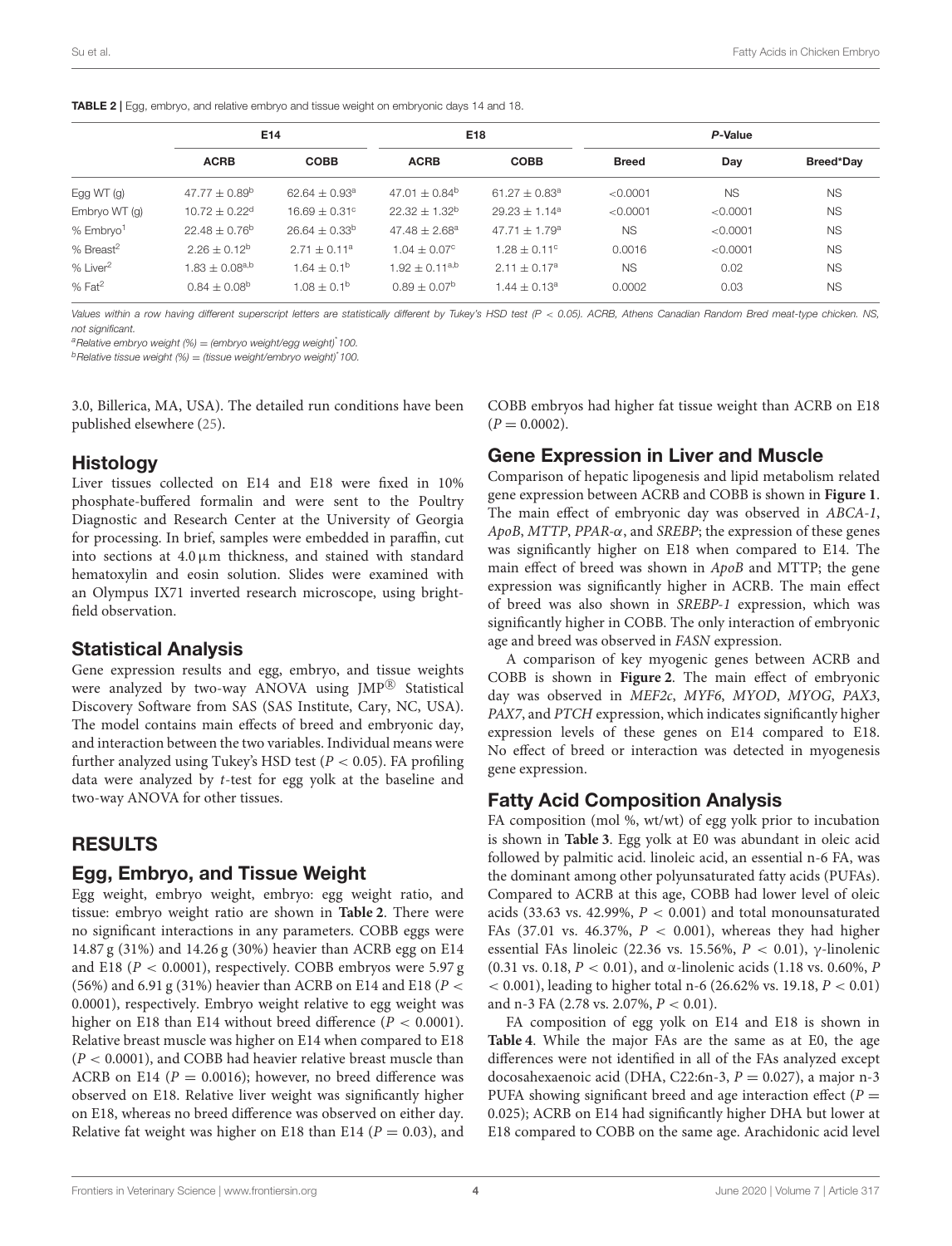

<span id="page-4-0"></span>(P < 0.05). The bar graph shows the means±SE. ABCA-1, ATP-binding cassette 1; ACC, acetyl coenzyme A carboxylase; ACLY, adenosine triphosphate citrate lyase; ApoB, apolipoprotein B; FASN, fatty acid synthase; MTTP, microsomal triglyceride transfer protein; PPARα, peroxisome proliferator-activated receptor α; PPARγ , peroxisome proliferator-activated receptor γ; SREBP-1, sterol regulatory element-binding protein 1.



<span id="page-4-1"></span>was decreased with age. Compared to ACRB, COBB had higher myristic, palmitic, margaric, γ-linolenic (18:3n-6), gondoic acids, and total saturated fatty acids (SFAs), but had lower palmitoleic, linoleic, α-linolenic (18:3n-3) and total n-6 FA.

In the liver (**[Table 5](#page-6-1)**), unlike egg yolk, both n-6 and n-3 PUFA became the major fatty acids, especially with arachidonic acid and DHA. In terms of age differences, the most pronounced difference was identified in oleic acid, which increased to a level 2.4–2.5 times higher in E18 in comparison to E14 in both breeds (P < 0.0001). At E18, both n-6 and n-3 essential FAs, linoleic, and α-linolenic acids were also significantly (P < 0.0001) increased in both breeds, while saturated, arachidonic, acid and DHA levels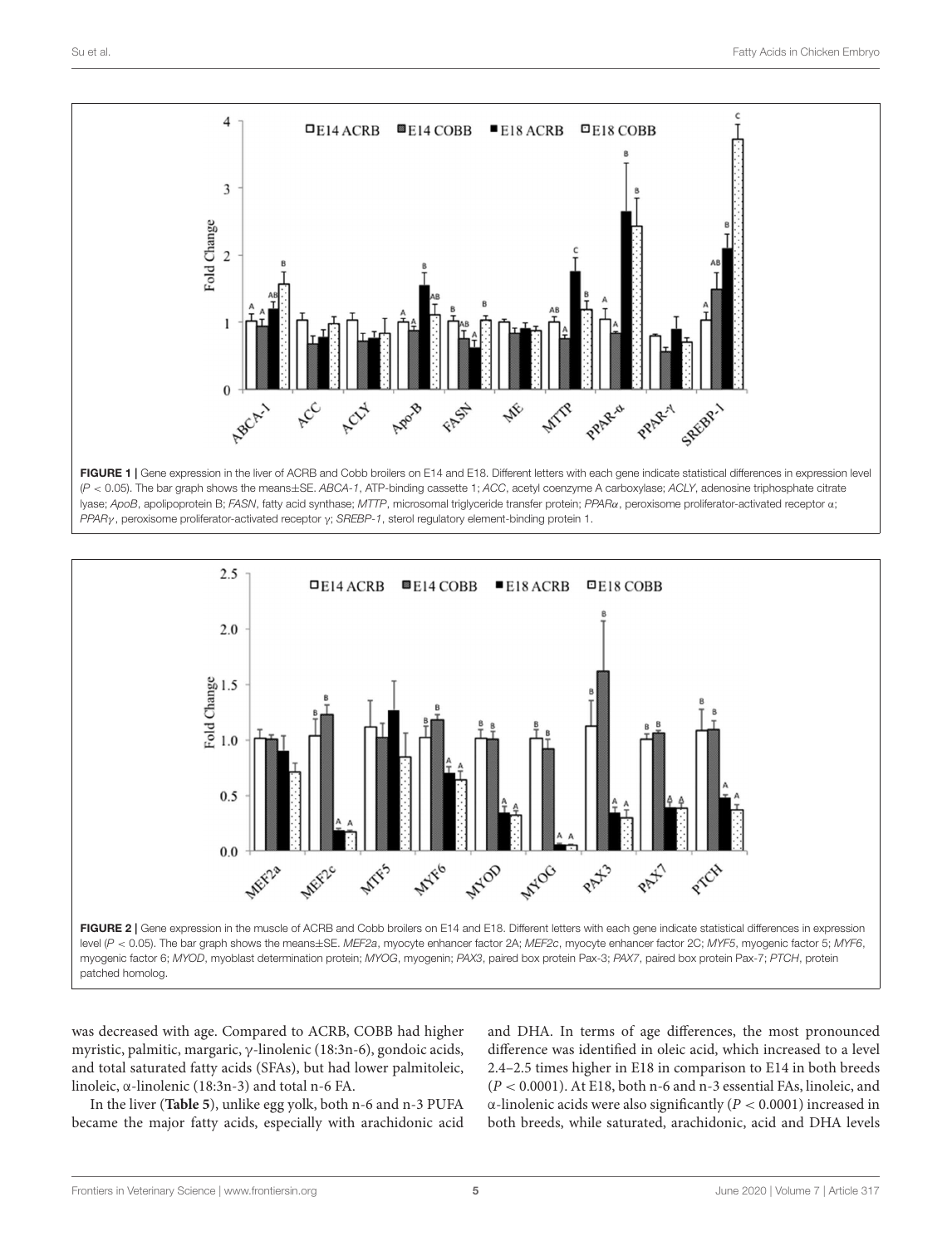<span id="page-5-0"></span>TABLE 3 | Fatty acid composition of egg yolk from ACRB and Cobb broilers at E0.

| Fatty acid (mol %)       |           | <b>ACRB</b><br>$(n = 6)$ |      | Cobb<br>$(n = 6)$ |           |  |
|--------------------------|-----------|--------------------------|------|-------------------|-----------|--|
| Myristic                 | 14:0      | $0.39 \pm$               | 0.02 | $0.42 \pm$        | 0.12      |  |
| Palmitic                 | 16:0      | $22.73 +$                | 2.37 | 23.76 $\pm$       | 1.00      |  |
| Palmitoleic              | $16:1n-7$ | $2.93 \pm$               | 0.26 | $2.85 \pm$        | 0.49      |  |
| Margaric                 | 17:0      | $0.11 \pm$               | 0.06 | $0.20 \pm$        | 0.11      |  |
| Stearic                  | 18:0      | $9.10 \pm$               | 0.85 | $9.01 \pm$        | 0.38      |  |
| Oleic                    | $18:1n-9$ | 42.99 $\pm$              | 2.62 | $33.63 \pm$       | $1.48***$ |  |
| Linoleic                 | 18:2n-6   | 15.56 $\pm$              | 1.93 | 22.36 $\pm$       | $2.58**$  |  |
| $v$ -Linolenic           | 18:3n-6   | $0.18 \pm$               | 0.05 | $0.31 \pm$        | $0.03***$ |  |
| $\alpha$ -Linolenic      | 18:3n-3   | $0.60 \pm$               | 0.08 | $1.18 \pm$        | $0.17***$ |  |
| Arachidic                | 20:0      | $0.01 \pm$               | 0.00 | $0.02 \pm$        | 0.03      |  |
| Gondoic                  | $20:1n-9$ | $0.29 \pm$               | 0.03 | $0.32 \pm$        | 0.01      |  |
| Eicosadienoic            | $20:2n-6$ | $0.01 \pm$               | 0.00 | $0.01 \pm$        | 0.01      |  |
| Dihomo- $\nu$ -linolenic | 20:3n-6   | $0.14 \pm$               | 0.01 | $0.27 +$          | $0.02***$ |  |
| Arachidonic              | 20:4n-6   | $2.21 \pm$               | 0.12 | $2.45 \pm$        | 0.30      |  |
| Eicosapentaenoic         | $20:5n-3$ | $0.03 \pm$               | 0.00 | $0.04 \pm$        | $0.01*$   |  |
| Docosahexaenoic          | 22:6n-3   | $1.25 \pm$               | 0.12 | $1.25 \pm$        | 0.11      |  |
| <b>Total SFA</b>         |           | $32.38 \pm$              | 2.48 | $33.58 \pm$       | 1.18      |  |
| Total mono               |           | 46.37 $\pm$              | 2.75 | $37.01 \pm$       | $1.91***$ |  |
| Total n-6 FA             |           | 19.18 $\pm$              | 1.89 | 26.62 $\pm$       | $2.72**$  |  |
| Total n-3 FA             |           | $2.07 +$                 | 0.17 | $2.78 \pm$        | $0.26**$  |  |

Values are means  $\pm$  SD. Significant differences between the strains were identified by t-test;  $P < 0.05$ ;  $P < 0.01$ ;  $P < 0.001$ . ACRB, Athens Canadian Random Bred meat-type chicken; mono, monounsaturated fatty acids; SFA, saturated fatty acid.

decreased. In terms of breed difference, compared to ACRB, COBB had significantly higher palmitic, plamitoleic, godonic and eicosadienoic acids but lower stearic acid, α-linolenic acid, and DHA.

In the muscle (**[Table 6](#page-7-0)**), palmitoleic, stearic, oleic, linoleic, αlinolenic (18:3n-3), gondoic, arachidonic, and eicosapentaenoic acids, DHA, total SFA, total mono, and total n-3 FAs showed breed and age interaction. Similar to the result of the liver, ACRB on E14 had significantly higher DHA ( $P = 0.004$ ) and total n-3 FA  $(P = 0.003)$  compared to the other groups. α-linolenic (18:3n-3), gondoic, and eicosadienoic acids and DHA total n-3 FAs and total n-6 FAs showed a breed difference. Myristic, palmitic, linoleic, gondoic, and total n-6 FA showed an age difference.

### Histology

Little differences in lipid deposition were observed between the ACRB (**[Figures 3A,C](#page-7-1)**) and COBB (**[Figures 3B,D](#page-7-1)**) chicken at the same age of embryonic development. However, lipid deposition on E18 was considerably higher than E14 regardless of the breeds.

## **DISCUSSION**

Egg characteristics and hatch performance of ACRB and COBB were first reported by Collins et al. [\(4\)](#page-9-3). In their study, egg composition, conductance values, incubation duration, hatch performance, and yolk utilization were measured [\(6\)](#page-9-5). The results showed that COBB had higher egg weight and relative albumen,

but lower initial yolk weight. Compared to ACRB, COBB also has higher final relative yolk weight, indicating that ACRB chickens utilized more yolk during embryonic development. However, no information on embryo weight or organ/tissue weight was indicated in their comparison of ACRB and COBB broilers. From E14 to E18, the relative embryo weight and relative liver weight increased; this result is also supported by Pulikanti et al. [\(26\)](#page-10-10), who evaluated the effect of hen age on embryo development from E15 to E19 [\(26\)](#page-10-10). In addition, they also observed a decrease in relative yolk weight and increase in pipping muscle weight as incubation proceeded. However, no breed difference was observed on either sampling day. In our current study, parameters associated with production, such as egg weight, embryo weight, breast muscle and fat, were high in COBB on at least one time point. These results indicated that selection of growth does affect embryonic development of different breeds of chickens.

The yolk supports the embryonic development of avian species throughout the entire incubation phase. However, rapid absorption of yolk nutrients takes place after the yolk sac has surrounded the yolk on E11 [\(11,](#page-9-10) [27\)](#page-10-11). Lipids from yolk are absorbed by endocytosis of lipoprotein, as no receptors for free FAs have been found so far [\(27\)](#page-10-11). Some FAs are synthesized at the yolk sac membrane from other FAs. For example, linoleic acid is converted to arachidonic acid by  $\Delta 6$ -desaturase [\(28\)](#page-10-12). ACRB had higher linoleic acid in the yolk (**[Figure 4A](#page-8-0)**) and breast muscle (**[Figure 4E](#page-8-0)**) on E18, but no different in the liver (**[Figure 4C](#page-8-0)**) on E18, but COBB showed higher arachidonic acid level in muscle (**[Figure 4F](#page-8-0)**), despite there being no difference in arachidonic acid level in the yolk (**[Figure 4B](#page-8-0)**) and muscle (**[Figure 4D](#page-8-0)**) for the two breeds. This may be because COBB has higher  $\Delta 6$ -desaturase activity. This result is supported by Cherian and Sim [\(29\)](#page-10-13), who found that chicks hatched from eggs enriched with n-3 fatty acid had lower  $\Delta$ 6-desaturase activity [\(29\)](#page-10-13).

FA composition differences in the liver were largely affected by embryonic age (**[Table 6](#page-7-0)**). Fatty acid composition in the breast muscle showed the most breed and age interaction effects (**[Table 4](#page-6-0)**). The absolute embryonic breast muscle weight is greater in COBB when compared to ACRB (data not shown), and at 6 weeks of age, the weight of breast muscle in COBB is twice that of ACRB [\(4\)](#page-9-3). Hence, as the embryo develops, the COBB breed grows more muscle and deposits more saturated FAs and n-6 FAs in the muscle. Because high dietary n-6/n-3 ratio may affect obesity [\(30\)](#page-10-14), these results may explain the heavier fat tissue in COBB chicken in embryonic and posthatch development.

Hepatic triglyceride homeostasis is maintained by regulating FA uptake, de novo lipogenesis, and FA export and/or oxidation [\(31\)](#page-10-15). Our results demonstrated that ACRB expressed higher levels of ApoB and MTTP on E18 when compared to COBB. MTTP plays an important role in synthesis, translocation, and secretion of *ApoB*-containing lipoproteins in the cell [\(32\)](#page-10-16). This result may be partially explained by the fact that ACRB utilizes more yolk than COBB, as described above. Some evidence showed that ApoB also highly expressed in the yolk sac during embryonic development [\(32\)](#page-10-16). However, we only investigated gene expression in the liver in this study. COBB has increased expression of ABCA-1 on E18 compared to ACRB (**[Figure 2](#page-4-1)**). ABCA-1 interacts with ApoA-1 and controls efflux of cholesterol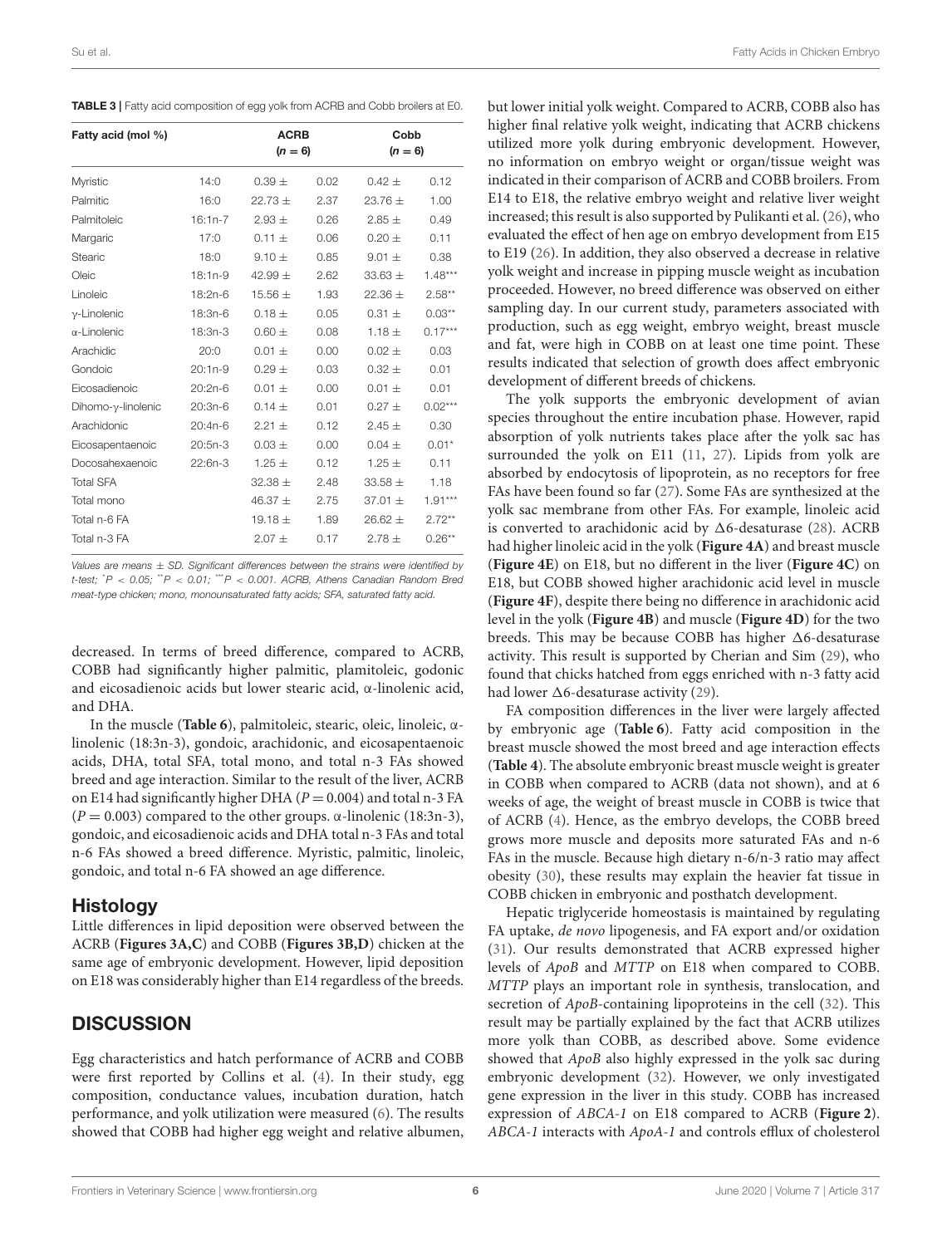<span id="page-6-0"></span>TABLE 4 | Fatty acid composition of the yolk from ACRB and Cobb broiler embryos at E14 and E18.

|                     |           |                          |                   | E14               |                   |                          | E18                 |                   |                   |              | P-Value   |           |  |  |
|---------------------|-----------|--------------------------|-------------------|-------------------|-------------------|--------------------------|---------------------|-------------------|-------------------|--------------|-----------|-----------|--|--|
| Fatty acid (mol %)  |           | <b>ACRB</b><br>$(n = 6)$ |                   | Cobb<br>$(n = 6)$ |                   | <b>ACRB</b><br>$(n = 6)$ |                     | Cobb<br>$(n = 6)$ |                   | <b>Breed</b> | Age       | Breed*Age |  |  |
| Myristic            | 14:0      | $0.30 \pm$               | 0.01 <sup>b</sup> | $0.45 \pm$        | 0.02 <sup>a</sup> | $0.34 \pm$               | 0.02 <sup>b</sup>   | $0.45 \pm$        | 0.01 <sup>a</sup> | < 0.0001     | <b>NS</b> | <b>NS</b> |  |  |
| Palmitic            | 16:0      | 24.22 $\pm$              | 0.42 <sup>b</sup> | 26.71 $\pm$       | 0.52 <sup>a</sup> | 24.87 $\pm$              | 0.48 <sup>b</sup>   | 26.66 $\pm$       | 0.54 <sup>a</sup> | 0.0001       | <b>NS</b> | <b>NS</b> |  |  |
| Palmitoleic         | $16:1n-7$ | $2.99 \pm$               | $0.18^{b}$        | $3.91 \pm$        | $0.34^{a,b}$      | $3.13 \pm$               | $0.23^{a,b}$        | $3.95 \pm$        | 0.30 <sup>a</sup> | 0.002        | <b>NS</b> | <b>NS</b> |  |  |
| Margaric            | 17:0      | $0.18 \pm$               | 0.01              | $0.19 +$          | 0.01              | $0.18 \pm$               | 0.01                | $0.24 \pm$        | 0.03              | 0.04         | <b>NS</b> | <b>NS</b> |  |  |
| Stearic             | 18:0      | $8.55 \pm$               | 0.35              | $9.11 \pm$        | 0.22              | $8.16 \pm$               | 0.40                | $8.80 \pm$        | 0.28              | <b>NS</b>    | <b>NS</b> | <b>NS</b> |  |  |
| Oleic               | $18:1n-9$ | 40.27 $\pm$              | 1.31              | 39.10 $\pm$       | 0.86              | 40.52 $\pm$              | 1.13                | 38.89 $\pm$       | 0.39              | <b>NS</b>    | <b>NS</b> | <b>NS</b> |  |  |
| Linoleic            | 18:2n-6   | 17.17 $\pm$              | $1.43^{a,b}$      | 14.40 $\pm$       | 0.34 <sup>b</sup> | 17.67 $\pm$              | 0.77 <sup>a</sup>   | 14.30 $\pm$       | $0.52^{b}$        | 0.001        | <b>NS</b> | <b>NS</b> |  |  |
| $\gamma$ -Linolenic | 18:3n-6   | $0.04 \pm$               | 0.01              | $0.06 \pm$        | 0.01              | $0.04 \pm$               | 0.00                | $0.06 \pm$        | 0.01              | 0.01         | <b>NS</b> | <b>NS</b> |  |  |
| $\alpha$ -Linolenic | 18:3n-3   | $0.64 \pm$               | 0.09 <sup>a</sup> | $0.38 \pm$        | 0.02 <sup>b</sup> | $0.67 \pm$               | 0.04 <sup>a</sup>   | $0.37 +$          | 0.02 <sup>b</sup> | < 0.0001     | <b>NS</b> | <b>NS</b> |  |  |
| Arachidic           | 20:0      | $0.03 \pm$               | 0.00              | $0.04 \pm$        | 0.00              | $0.04 \pm$               | 0.01                | $0.03 +$          | 0.00              | <b>NS</b>    | <b>NS</b> | <b>NS</b> |  |  |
| Gondoic             | $20:1n-9$ | $0.22 \pm$               | 0.02 <sup>c</sup> | $0.29 +$          | $0.01^{a,b}$      | $0.23 \pm$               | $0.03^{b,c}$        | $0.30 \pm$        | 0.01 <sup>a</sup> | 0.0003       | <b>NS</b> | <b>NS</b> |  |  |
| Eicosadienoic       | 20:2n-6   | $0.17 \pm$               | 0.03              | $0.17 +$          | 0.01              | $0.16 \pm$               | 0.03                | $0.18 \pm$        | 0.02              | <b>NS</b>    | <b>NS</b> | <b>NS</b> |  |  |
| Arachidonic         | $20:4n-6$ | $2.16 \pm$               | 0.11              | $2.16 \pm$        | 0.09              | 1.89 $\pm$               | 0.16                | 1.95 $\pm$        | 0.10              | <b>NS</b>    | 0.04      | <b>NS</b> |  |  |
| Eicosapentaenoic    | $20:5n-3$ | $0.87 +$                 | 0.14              | $0.59 \pm$        | 0.12              | $0.54 \pm$               | 0.20                | 1.51 $\pm$        | 0.68              | <b>NS</b>    | <b>NS</b> | <b>NS</b> |  |  |
| Docosahexaenoic     | 22:6n-3   | $0.81 \pm$               | 0.06 <sup>a</sup> | $0.41 \pm$        | 0.03 <sup>b</sup> | $0.37 \pm$               | 0.07 <sup>b,c</sup> | $0.20 \pm$        | 0.03 <sup>c</sup> | < 0.0001     | < 0.0001  | 0.027     |  |  |
| <b>Total SFA</b>    |           | 33.28 $\pm$              | 0.67 <sup>b</sup> | 36.49 $\pm$       | 0.40 <sup>a</sup> | $33.60 \pm$              | 0.70 <sup>b</sup>   | 36.17 $\pm$       | 0.57a             | < 0.0001     | <b>NS</b> | <b>NS</b> |  |  |
| Total mono          |           | 43.67 $\pm$              | 1.38              | 43.56 $\pm$       | 0.61              | 44.08 $\pm$              | 1.33                | 43.47 $\pm$       | 0.49              | <b>NS</b>    | <b>NS</b> | <b>NS</b> |  |  |
| Total n-6 FAs       |           | 19.54 $\pm$              | 1.42a,b           | 16.80 $\pm$       | 0.33a,b           | 19.75 $\pm$              | 0.84 <sup>a</sup>   | 16.49 $\pm$       | 0.51 <sup>b</sup> | 0.001        | <b>NS</b> | <b>NS</b> |  |  |
| Total n-3 FAs       |           | $2.31 \pm$               | 0.16              | $1.38 \pm$        | 1.03              | $1.57 \pm$               | 0.21                | $2.08 \pm$        | 0.67              | <b>NS</b>    | <b>NS</b> | 0.05      |  |  |

Values are means ± SD. Significant effects were identified by two-way analysis of variance procedures for breed and age. Values within a row having different superscript letters are different (P < 0.05). ACRB, Athens Canadian Random Bred meat-type chicken; FAs, fatty acids; mono, monounsaturated fatty acids; SFA, saturated fatty acid. NS, not significant.

<span id="page-6-1"></span>TABLE 5 | Fatty acid composition of the liver from ACRB and Cobb broiler embryos at E14 and E18.

|                     |           |                          |                   | E14               |                   | E18                      |                   |                   |                   | P value      |           |           |  |
|---------------------|-----------|--------------------------|-------------------|-------------------|-------------------|--------------------------|-------------------|-------------------|-------------------|--------------|-----------|-----------|--|
| Fatty acid (mol %)  |           | <b>ACRB</b><br>$(n = 6)$ |                   | Cobb<br>$(n = 6)$ |                   | <b>ACRB</b><br>$(n = 6)$ |                   | Cobb<br>$(n = 6)$ |                   | <b>Breed</b> | Age       | Breed*Age |  |
| Myristic            | 14:0      | $0.14 \pm$               | $0.06^{b,c}$      | $0.19 +$          | $0.05^{a,b}$      | $0.08 \pm$               | 0.04 <sup>c</sup> | $0.23 \pm$        | 0.08 <sup>a</sup> | 0.001        | <b>NS</b> | <b>NS</b> |  |
| Palmitic            | 16:0      | 16.75 $\pm$              | 1.31 <sup>b</sup> | 18.40 $\pm$       | 0.66 <sup>a</sup> | $9.93 \pm$               | 1.64 <sup>c</sup> | 10.85 $\pm$       | 0.83 <sup>c</sup> | 0.01         | < 0.0001  | <b>NS</b> |  |
| Palmitoleic         | $16:1n-7$ | $0.14 \pm$               | 0.04 <sup>c</sup> | $0.37 \pm$        | 0.13 <sup>b</sup> | $0.36 \pm$               | 0.08 <sup>b</sup> | $1.44 \pm$        | 0.22 <sup>a</sup> | < 0.0001     | < 0.0001  | < 0.0001  |  |
| Margaric            | 17:0      | $0.19 +$                 | 0.21              | $0.18 \pm$        | 0.17              | $0.27 \pm$               | 0.12              | $0.11 \pm$        | 0.12              | <b>NS</b>    | <b>NS</b> | <b>NS</b> |  |
| Stearic             | 18:0      | 17.73 $\pm$              | 1.08 <sup>a</sup> | 16.30 $\pm$       | 0.76 <sup>b</sup> | 11.48 $\pm$              | 1.76 <sup>c</sup> | 10.72 $\pm$       | 0.79 <sup>c</sup> | 0.03         | < 0.0001  | <b>NS</b> |  |
| Oleic               | 18:1 n-9  | 18.66 $\pm$              | 3.09 <sup>b</sup> | 18.07 $\pm$       | 1.27 <sup>b</sup> | 43.99 $\pm$              | 5.93 <sup>a</sup> | 45.73 $\pm$       | 3.38 <sup>a</sup> | <b>NS</b>    | < 0.0001  | <b>NS</b> |  |
| Linoleic            | 18:2n-6   | $9.20 \pm$               | 1.71 <sup>b</sup> | $9.51 \pm$        | 1.21 <sup>b</sup> | 13.25 $\pm$              | $1.85^{a}$        | 12.01 $\pm$       | 0.61 <sup>a</sup> | <b>NS</b>    | < 0.0001  | <b>NS</b> |  |
| $y$ -Linolenic      | 18:3n-6   | $0.03 +$                 | 0.02 <sup>b</sup> | $0.04 \pm$        | $0.02^{a,b}$      | $0.05 \pm$               | $0.03^{a,b}$      | $0.08 \pm$        | 0.05 <sup>a</sup> | <b>NS</b>    | 0.05      | <b>NS</b> |  |
| $\alpha$ -Linolenic | 18:3n-3   | $0.14 \pm$               | 0.06 <sup>c</sup> | $0.06 \pm$        | 0.03 <sup>d</sup> | $0.29 \pm$               | 0.06 <sup>a</sup> | $0.22 \pm$        | 0.04 <sup>b</sup> | 0.001        | < 0.0001  | <b>NS</b> |  |
| Arachidic           | 20:0      | $0.09 +$                 | $0.10^{a,b}$      | $0.15 \pm$        | 0.05 <sup>a</sup> | $0.04 \pm$               | 0.03 <sup>b</sup> | $0.04 \pm$        | 0.03 <sup>b</sup> | <b>NS</b>    | 0.005     | <b>NS</b> |  |
| Gondoic             | $20:1n-9$ | $0.23 \pm$               | $0.05^{b}$        | $0.32 \pm$        | 0.02 <sup>a</sup> | $0.21 \pm$               | 0.03 <sup>b</sup> | $0.33 \pm$        | 0.04 <sup>a</sup> | < 0.0001     | <b>NS</b> | <b>NS</b> |  |
| Eicosadienoic       | $20:2n-6$ | $0.01 \pm$               | 0.01 <sup>b</sup> | $0.03 \pm$        | 0.01 <sup>b</sup> | $0.03 \pm$               | 0.03 <sup>b</sup> | $0.07 \pm$        | 0.01 <sup>a</sup> | 0.003        | 0.01      | <b>NS</b> |  |
| Arachidonic         | $20:4n-6$ | $20.22 \pm$              | 1.00 <sup>a</sup> | 20.17 $\pm$       | 1.11 <sup>a</sup> | 10.66 $\pm$              | 1.38 <sup>b</sup> | $9.55 \pm$        | 1.12 <sup>b</sup> | <b>NS</b>    | < 0.0001  | <b>NS</b> |  |
| Eicosapentaenoic    | 20:5n-3   | $0.17 \pm$               | 0.09              | $0.12 \pm$        | 0.07              | $0.13 \pm$               | 0.03              | $0.12 \pm$        | 0.01              | <b>NS</b>    | <b>NS</b> | <b>NS</b> |  |
| Docosahexaenoic     | 22:6n-3   | 11.47 $\pm$              | 1.21 <sup>a</sup> | $7.42 \pm$        | 1.06 <sup>b</sup> | 6.14 $\pm$               | 0.66 <sup>c</sup> | $4.00 \pm$        | 0.77 <sup>d</sup> | < 0.0001     | < 0.0001  | 0.025     |  |
| <b>Total SFA</b>    |           | $35.32 \pm$              | 2.22 <sup>a</sup> | $35.77 \pm$       | 1.17 <sup>a</sup> | $22.02 \pm$              | 3.01 <sup>b</sup> | 22.18 $\pm$       | $1.44^{b}$        | <b>NS</b>    | < 0.0001  | <b>NS</b> |  |
| Total mono          |           | 19.75 $\pm$              | $3.10^{b}$        | 19.15 $\pm$       | 1.32 <sup>b</sup> | 45.07 $\pm$              | 5.94 <sup>a</sup> | 47.83 $\pm$       | 3.47a             | <b>NS</b>    | < 0.0001  | <b>NS</b> |  |
| Total n-6 FAs       |           | 32.61 $\pm$              | $1.42^{b}$        | 36.70 $\pm$       | 1.59 <sup>a</sup> | 25.95 $\pm$              | 2.86 <sup>c</sup> | 25.31 $\pm$       | 1.61 <sup>c</sup> | 0.05         | < 0.0001  | 0.008     |  |
| Total n-3 FAs       |           | 12.32 $\pm$              | 1.21 <sup>a</sup> | $8.38 \pm$        | 1.08 <sup>b</sup> | 6.95 $\pm$               | 0.68 <sup>c</sup> | 4.69 $\pm$        | 0.81 <sup>d</sup> | < 0.0001     | < 0.0001  | 0.05      |  |

Values are means ± SD. Significant effects were identified by two-way analysis of variance procedures for breed and age. Values within a row having different superscript letters are different (P < 0.05). ACRB, Athens Canadian Random Bred meat-type chicken; FAs, fatty acids; mono, monounsaturated fatty acids; SFA, saturated fatty acid. NS, not significant.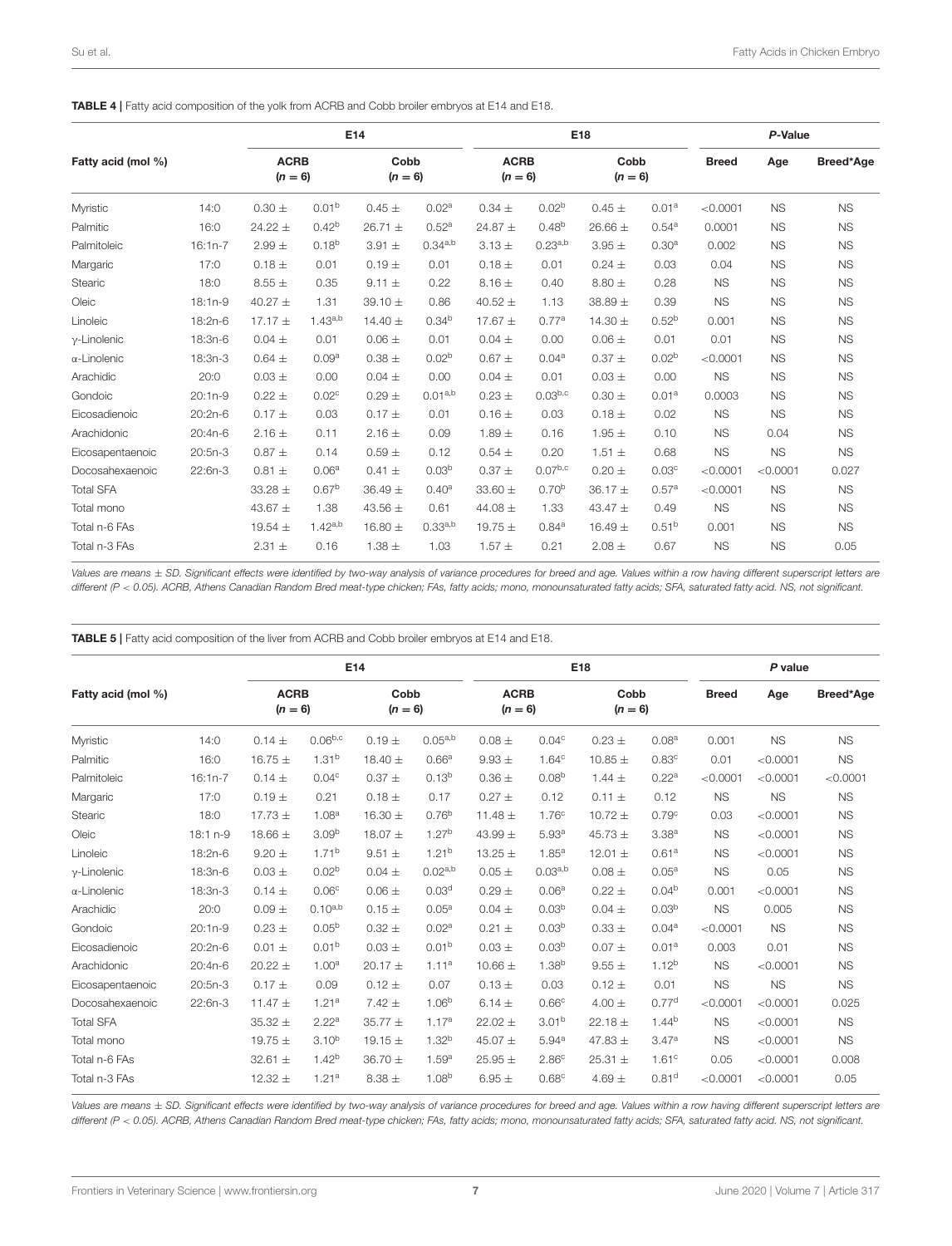<span id="page-7-0"></span>TABLE 6 | Fatty acid composition of the muscle from ACRB and Cobb broiler embryos at E14 and E18.

|                     |           | E14                      |                    |                   |                   |                          | E18               |                   |                   |              | P-value   |           |  |  |
|---------------------|-----------|--------------------------|--------------------|-------------------|-------------------|--------------------------|-------------------|-------------------|-------------------|--------------|-----------|-----------|--|--|
| Fatty acid (mol %)  |           | <b>ACRB</b><br>$(n = 6)$ |                    | Cobb<br>$(n = 6)$ |                   | <b>ACRB</b><br>$(n = 5)$ |                   | Cobb<br>$(n = 6)$ |                   | <b>Breed</b> | Age       | Breed*Age |  |  |
| Myristic            | 14:0      | $0.49 \pm$               | 0.11 <sup>a</sup>  | $0.51 \pm$        | 0.16 <sup>a</sup> | $0.45 \pm$               | 0.18 <sup>a</sup> | $0.23 \pm$        | $0.12^{b}$        | <b>NS</b>    | 0.02      | <b>NS</b> |  |  |
| Palmitic            | 16:0      | $24.22 \pm$              | 0.29a,b            | 25.54 $\pm$       | 1.03 <sup>a</sup> | 23.45 $\pm$              | 1.66 <sup>b</sup> | 23.38 $\pm$       | 1.00 <sup>b</sup> | <b>NS</b>    | 0.005     | <b>NS</b> |  |  |
| Palmitoleic         | $16:1n-7$ | $0.39 +$                 | $0.11^{a,b}$       | $0.83 +$          | 0.46 <sup>a</sup> | $0.67 \pm$               | $0.48^{a,b}$      | $0.35 \pm$        | 0.21 <sup>b</sup> | <b>NS</b>    | <b>NS</b> | 0.02      |  |  |
| Margaric            | 17:0      | $0.03 \pm$               | 0.02               | $0.18 \pm$        | 0.24              | $0.17 \pm$               | 0.25              | $0.02 \pm$        | 0.01              | <b>NS</b>    | <b>NS</b> | <b>NS</b> |  |  |
| Stearic             | 18:0      | 15.58 $\pm$              | 0.68a, b           | 13.43 $\pm$       | 2.07 <sup>b</sup> | 13.92 $\pm$              | $2.15^{b}$        | 16.91 $\pm$       | 1.42a             | <b>NS</b>    | <b>NS</b> | 0.002     |  |  |
| Oleic               | $18:1n-9$ | 20.85 $\pm$              | 1.62 <sup>b</sup>  | $23.22 \pm$       | $4.66^{a,b}$      | 25.99 $\pm$              | 3.59 <sup>a</sup> | $20.05 \pm$       | 3.34 <sup>b</sup> | <b>NS</b>    | <b>NS</b> | 0.01      |  |  |
| Linoleic            | 18:2n-6   | $8.91 \pm$               | $1.86^{b}$         | $9.55 \pm$        | 2.34 <sup>b</sup> | 15.22 $\pm$              | 3.42 <sup>a</sup> | 10.45 $\pm$       | $0.88^{b}$        | <b>NS</b>    | 0.002     | 0.01      |  |  |
| $\gamma$ -Linolenic | 18:3n-6   | $0.09 +$                 | 0.07               | $0.11 \pm$        | 0.07              | $0.09 \pm$               | 0.06              | $0.03 \pm$        | 0.01              | <b>NS</b>    | <b>NS</b> | <b>NS</b> |  |  |
| $\alpha$ -Linolenic | 18:3n-3   | $0.13 \pm$               | $0.18^{b}$         | $0.19 \pm$        | 0.18 <sup>b</sup> | $0.51 \pm$               | 0.26 <sup>a</sup> | $0.03 +$          | 0.02 <sup>b</sup> | 0.02         | <b>NS</b> | 0.003     |  |  |
| Arachidic           | 20:0      | $0.38 \pm$               | 0.16               | $0.24 \pm$        | 0.21              | $0.17 \pm$               | 0.29              | $0.39 +$          | 0.03              | <b>NS</b>    | <b>NS</b> | <b>NS</b> |  |  |
| Gondoic             | $20:1n-9$ | $0.38 \pm$               | 0.03 <sup>b</sup>  | $0.44 \pm$        | 0.02 <sup>a</sup> | $0.29 \pm$               | 0.04 <sup>c</sup> | $0.40 \pm$        | $0.02^{a,b}$      | < 0.0001     | < 0.0001  | 0.03      |  |  |
| Eicosadienoic       | 20:2n-6   | $0.02 \pm$               | 0.01 <sup>ab</sup> | $0.03 \pm$        | 0.01 <sup>a</sup> | $0.01 \pm$               | 0.02 <sup>b</sup> | $0.03 \pm$        | 0.01 <sup>a</sup> | 0.02         | <b>NS</b> | <b>NS</b> |  |  |
| Arachidonic         | $20:4n-6$ | 12.42 $\pm$              | 0.97a              | 11.20 $\pm$       | $2.90^{a,b}$      | $8.59 \pm$               | $3.10^{b}$        | 12.67 $\pm$       | 1.56 <sup>a</sup> | <b>NS</b>    | <b>NS</b> | 0.01      |  |  |
| Eicosapentaenoic    | 20:5n-3   | $0.32 \pm$               | 0.03 <sup>a</sup>  | $0.22 \pm$        | 0.07 <sup>b</sup> | $0.22 \pm$               | 0.09 <sup>b</sup> | $0.28 \pm$        | $0.05^{a,b}$      | <b>NS</b>    | <b>NS</b> | 0.01      |  |  |
| Docosahexaenoic     | 22:6n-3   | $8.76 \pm$               | 0.83 <sup>a</sup>  | $5.45 \pm$        | 1.29 <sup>b</sup> | 5.25 $\pm$               | 1.60 <sup>b</sup> | 5.19 $\pm$        | 0.72 <sup>b</sup> | 0.003        | 0.001     | 0.004     |  |  |
| <b>Total SFA</b>    |           | 41.90 $\pm$              | 1.27 <sup>a</sup>  | 40.88 $\pm$       | 1.57 <sup>a</sup> | 38.90 $\pm$              | $2.10^{b}$        | 41.80 $\pm$       | 0.53 <sup>a</sup> | <b>NS</b>    | <b>NS</b> | 0.006     |  |  |
| Total mono          |           | $22.75 \pm$              | $1.84^{b}$         | $25.22 \pm$       | $4.88^{a,b}$      | $27.60 \pm$              | 3.85 <sup>a</sup> | $21.55 \pm$       | 3.46 <sup>b</sup> | <b>NS</b>    | <b>NS</b> | 0.01      |  |  |
| Total n-6 FAs       |           | 25.37 $\pm$              | 1.80 <sup>b</sup>  | 27.36 $\pm$       | 2.30 <sup>b</sup> | $26.92 \pm$              | 1.62 <sup>b</sup> | $30.13 \pm$       | 2.51 <sup>a</sup> | 0.007        | 0.02      | <b>NS</b> |  |  |
| Total n-3 FAs       |           | $9.98 \pm$               | 0.87 <sup>a</sup>  | $6.55 \pm$        | 1.29 <sup>b</sup> | 6.57 $\pm$               | $1.58^{b}$        | 6.52 $\pm$        | 0.70 <sup>b</sup> | 0.002        | 0.003     | 0.003     |  |  |

Values are means ± SD. Significant effects were identified by two-way analysis of variance procedures for breed and age. Values within a row having different superscript letters are different (P < 0.05). ACRB, Athens Canadian Random Bred meat-type chicken; FAs, fatty acids; mono, monounsaturated fatty acids; SFA, saturated fatty acid. NS, not significant.



<span id="page-7-1"></span>FIGURE 3 | Liver development and lipid deposition. The embryonic day and breed information are indicated in the upper right corner in each picture. Arrows indicate lipid deposit in hepatocytes. CV, central vein; Hp, hepatocytes. \*Indicates sinusoidal capillaries. Bar is 200 µm.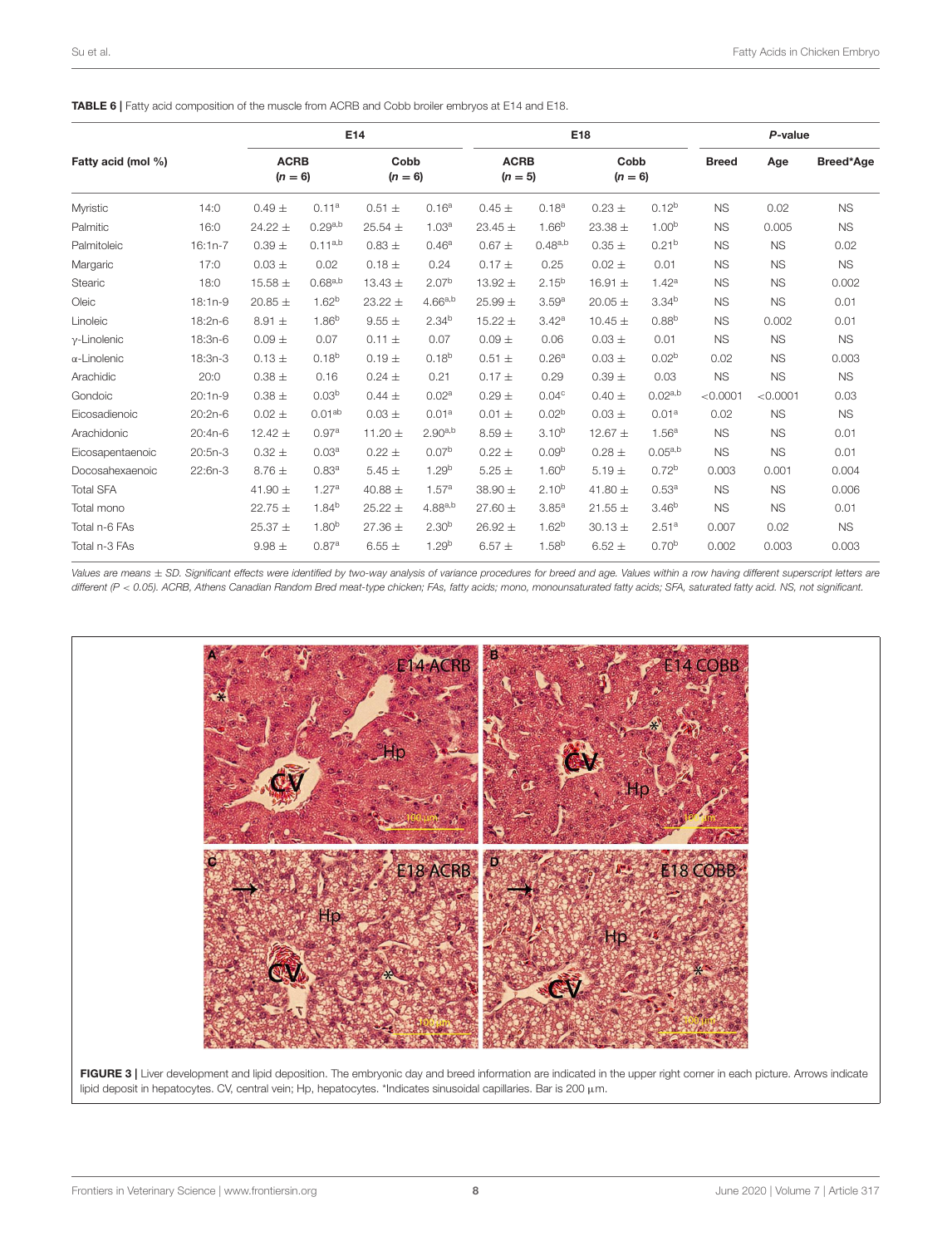

<span id="page-8-0"></span>

[\(33\)](#page-10-17). Since ApoB expression in this study was higher in ACRB, detection of ApoA-1 should be included in future studies to help to understand the expression pattern of ABCA-1 during embryonic development.

ACC and ACLY are both involved in FA/lipid synthesis. ACLY catalyzes the reaction that converts citrate to acetyl-CoA, and ACC carboxylates acetyl-CoA to malonyl-CoA, which is the ratelimiting step in FA synthesis. Both acetyl-CoA and malonyl-CoA are substrates of FASN, and the complex they form gives

rise to palmitate as the precursor for many other FAs [\(34\)](#page-10-18). ME catalyzes the reaction that generates NADPH, which is used by FASN in synthesizing palmitate [\(35\)](#page-10-19). In the current study, higher expression of FASN may indicate that COBB embryos have potentially higher FA synthesis on E18.

In mammals, there are three SREBP isoforms, designated as SREBP-1a, SREBP-1c, and SREBP-2. SREBP-2 mainly regulates the synthesis and metabolism of cholesterol, while SREBP-1c preferentially regulates fatty acid synthesis [\(36,](#page-10-20) [37\)](#page-10-21). The function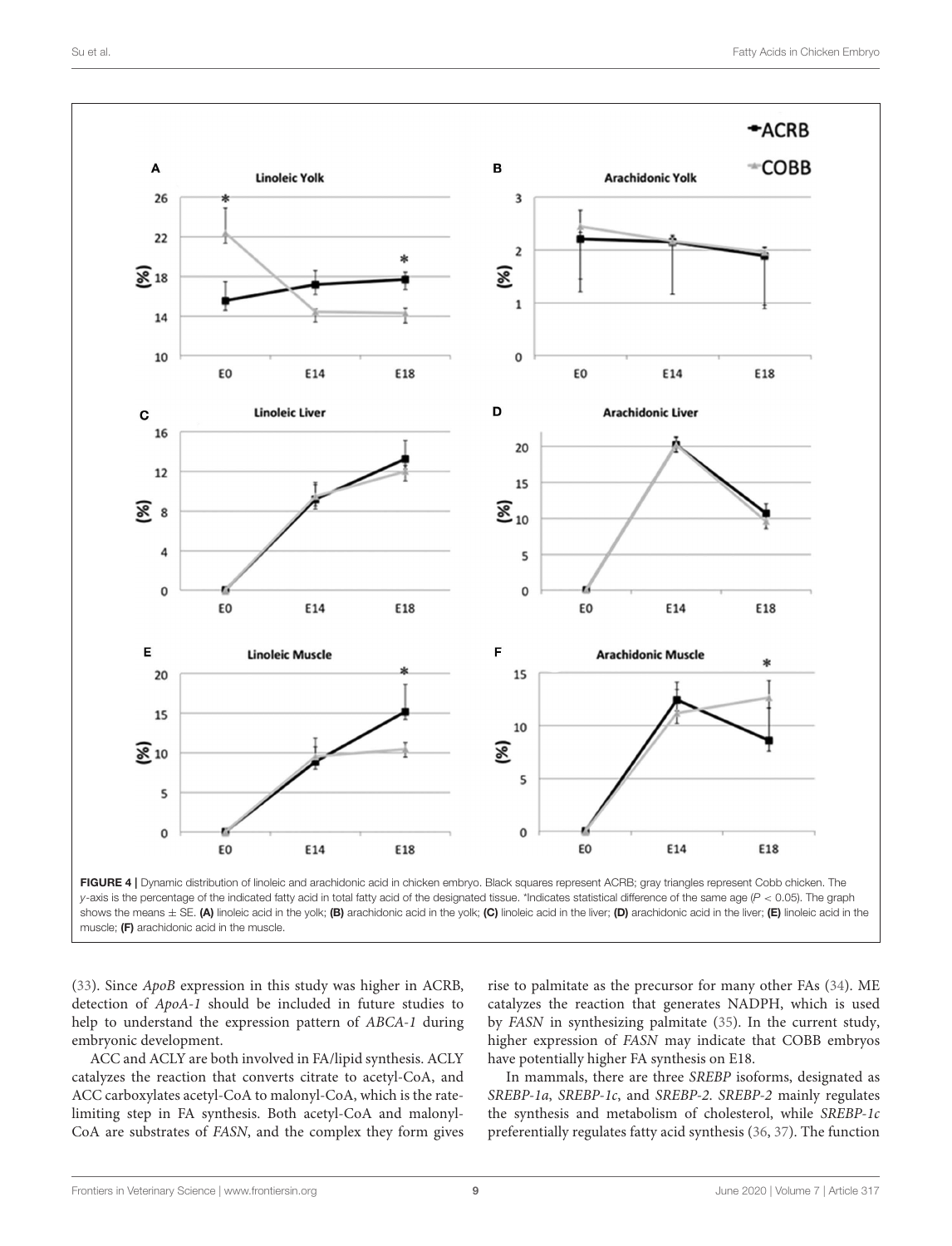of SREBP-1c is not as restricted as that of the other two, which is also involved in adipocyte differentiation and lipogenesis in the cell [\(38,](#page-10-22) [39\)](#page-10-23).

Chickens only have one SREBP-1 isoform, and it is highly homologous to the SREBP-1a in mammals [\(13\)](#page-9-12). In chick embryo hepatocytes, SREBP-1 enhances the expression of ACC by interacting with the nuclear thyroid hormone receptor [\(40\)](#page-10-24). In the present study, SREBP-1 showed higher expression in COBB embryos on E14 and E18, which may correspond to the elevated FASN on E18.

In breast muscle, no breed difference was observed, and gene expression was affected mainly by the age of embryo, which is at a higher expression level at E14 than at E18. However, these tested genes have various functions in muscle development. PAX3 and PAX7 promote the proliferation of either satellites cells or C2C12 myoblasts [\(21\)](#page-10-5); MYF5 and MYOD1 are associated with myoblast proliferation, and MYOG regulates myoblast differentiation [\(41\)](#page-10-25). MYF6 promotes the expression of muscle proteins and other related muscle-specific genes through transactivation [\(42\)](#page-10-26). However, PTCH-1 represses the function of MYOD in myogenesis [\(22,](#page-10-6) [43\)](#page-10-27). We did not expect that genes with opposite function in regulating myogenesis would have the same expression pattern. One of the reasons may be that as the embryo developed toward hatching, many of the genes involved in myoblast proliferation and differentiation are downregulated, and muscle growth is shifted to hypertrophy. Furthermore, in E19 chicken, factors promote proliferation, and suppressors for differentiation are presented in the embryo. In contrast, an E10 embryo only has factors that promote mitogenesis [\(44\)](#page-10-28). These findings may be supporting the results of declined expression of many proliferation-related genes on E18 when compared to E14. Future studies should examine the expression of genes in protein synthesis and satellite cell specific myogenesis factors.

In conclusion, broiler breed affects egg, embryo, and tissue weight, as well as fatty acid composition in initial egg yolk

## REFERENCES

- <span id="page-9-0"></span>1. Collins KE, Marks HL, Aggrey SE, Lacy MP, Wilson JL. History of the athens canadian random bred and the athens random bred control populations. Poult Sci. (2016) 95:997–1004. doi: [10.3382/ps/pew085](https://doi.org/10.3382/ps/pew085)
- <span id="page-9-1"></span>2. Hess CW. Randombred populations of the southern regional poultry breeding project. Worlds Poult Sci J. (2007) 18:147–52. doi: [10.1079/WPS19620019](https://doi.org/10.1079/WPS19620019)
- <span id="page-9-2"></span>3. Cobb-Vantress. Cobb 500 Broiler Management Guide. (2012).
- <span id="page-9-3"></span>4. Collins KE, Kiepper BH, Ritz CW, McLendon BL, Wilson JL. Growth, livability, feed consumption, and carcass composition of the athens canadian random bred 1955 meat-type chicken versus the 2012 highyielding cobb 500 broiler. Poult Sci[. \(2014\) 93:2953–62. doi: 10.3382/ps.201](https://doi.org/10.3382/ps.2014-04224) 4-04224
- <span id="page-9-4"></span>5. Christensen VL, Havenstein GB, Davis GS. Egg characteristics, carbohydrate metabolism, and thyroid hormones in late chick embryos from different genetic lines1. Poult Sci. (1995) 74:551–62. doi: [10.3382/ps.0740551](https://doi.org/10.3382/ps.0740551)
- <span id="page-9-5"></span>6. Collins KE, McLendon BL, Wilson JL. Egg characteristics and hatch performance of athens canadian random bred 1955 meattype chickens and 2013 Cobb 500 broilers. Poult Sci. (2014) 93:2151–7. doi: [10.3382/ps.2014-03895](https://doi.org/10.3382/ps.2014-03895)
- <span id="page-9-6"></span>7. Kim JW, Fletcher DL, Campion DR, Gaskins HR, Dean RG. Effect of genetic background on the developmental expression of c-fos and c-myc in chicken. Mol Biol Rep. (1992) 16:85–90. doi: [10.1007/BF00419753](https://doi.org/10.1007/BF00419753)

and throughout embryonic development. The COBB chicken was selected for production traits; thus, it has higher egg, embryo, breast muscle, and fat weight. Both breed and age affect most of the gene expression changes in liver lipid metabolism. The changes in muscle gene expression are mainly affected by age. In the initial egg yolk, COBB chicken has lower monounsaturated FA levels but more n-6 and n-3 FAs. During development, ACRB has higher n-6 FA content in the yolk compared to COBB. Unlike in yolk, the ACRB liver contains a higher n-3 FA content than COBB. An interesting constant interaction effect was found in DHA level, which was the highest in all the tested tissues of ACRB at E14. More research needs to be conducted to define the role of fatty acids in embryo development.

## DATA AVAILABILITY STATEMENT

The datasets generated for this study are available on request to the corresponding author.

## ETHICS STATEMENT

All experiments were performed in accordance with the guidelines for the use of animal in research as stated by the Institutional Animal Care and Use Committee at the University of Georgia. The protocol was approved by the Institutional Animal Care and Use Committee at the University of Georgia.

## AUTHOR CONTRIBUTIONS

WK and MS brought research ideas and designed the study. SS, YW, and MA conducted the experiment and generated the data. SS and CC wrote the manuscript. All authors read and approved the final version of the manuscript.

- <span id="page-9-7"></span>8. Zhao S, Ma H, Huang G, Zou S. Hepatic lipolysis in broiler chickens with different fat deposition during embryonic development. Res Vet Sci. [\(2010\) 88:321–5. doi: 10.1016/j.rvsc.2009.0](https://doi.org/10.1016/j.rvsc.2009.07.007) 7.007
- <span id="page-9-8"></span>9. Jensen-Urstad AP, Semenkovich CF. Fatty acid synthase and liver triglyceride metabolism: housekeeper or messenger? Biochim Biophys Acta. (2012) 1821:747–53. doi: [10.1016/j.bbalip.2011.09.017](https://doi.org/10.1016/j.bbalip.2011.09.017)
- <span id="page-9-9"></span>10. Nielsen H. Hen age and fatty acid composition of egg yolk lipid. Br Poult Sci. (1998) 39:53–6. doi: [10.1080/00071669889394](https://doi.org/10.1080/00071669889394)
- <span id="page-9-10"></span>11. Noble R, Cocchi M. Lipid metabolism and the neonatal chicken. Prog Lipid Res. (1990) 29, 107–40.
- <span id="page-9-11"></span>12. Moran, E. T. Jr. (2007) Nutrition of the developing embryo and hatchling. Poult Sci 86, 1043–1049
- <span id="page-9-12"></span>13. Hu Q, Agarwal U, Bequette BJ. Gluconeogenesis, non-essential amino acid synthesis and substrate partitioning in chicken embryos during later development. Poult Sci. (2017) 96:414–24. doi: [10.3382/ps/pew249](https://doi.org/10.3382/ps/pew249)
- <span id="page-9-13"></span>14. Daval S, Lagarrigue S, Douaire M. Messenger RNA levels and transcription rates of hepatic lipogenesis genes in genetically lean and fat chickens. Genet Sel Evol. (2000) 32:521–31. doi: [10.1051/gse:2000134](https://doi.org/10.1051/gse:2000134)
- 15. Bourneuf E, Herault F, Chicault C, Carre W, Assaf S, Monnier A, et al. Microarray analysis of differential gene expression in the liver of lean and fat chickens. Gene. [\(2006\) 372:162–70. doi: 10.1016/j.gene.2005.1](https://doi.org/10.1016/j.gene.2005.12.028) 2.028